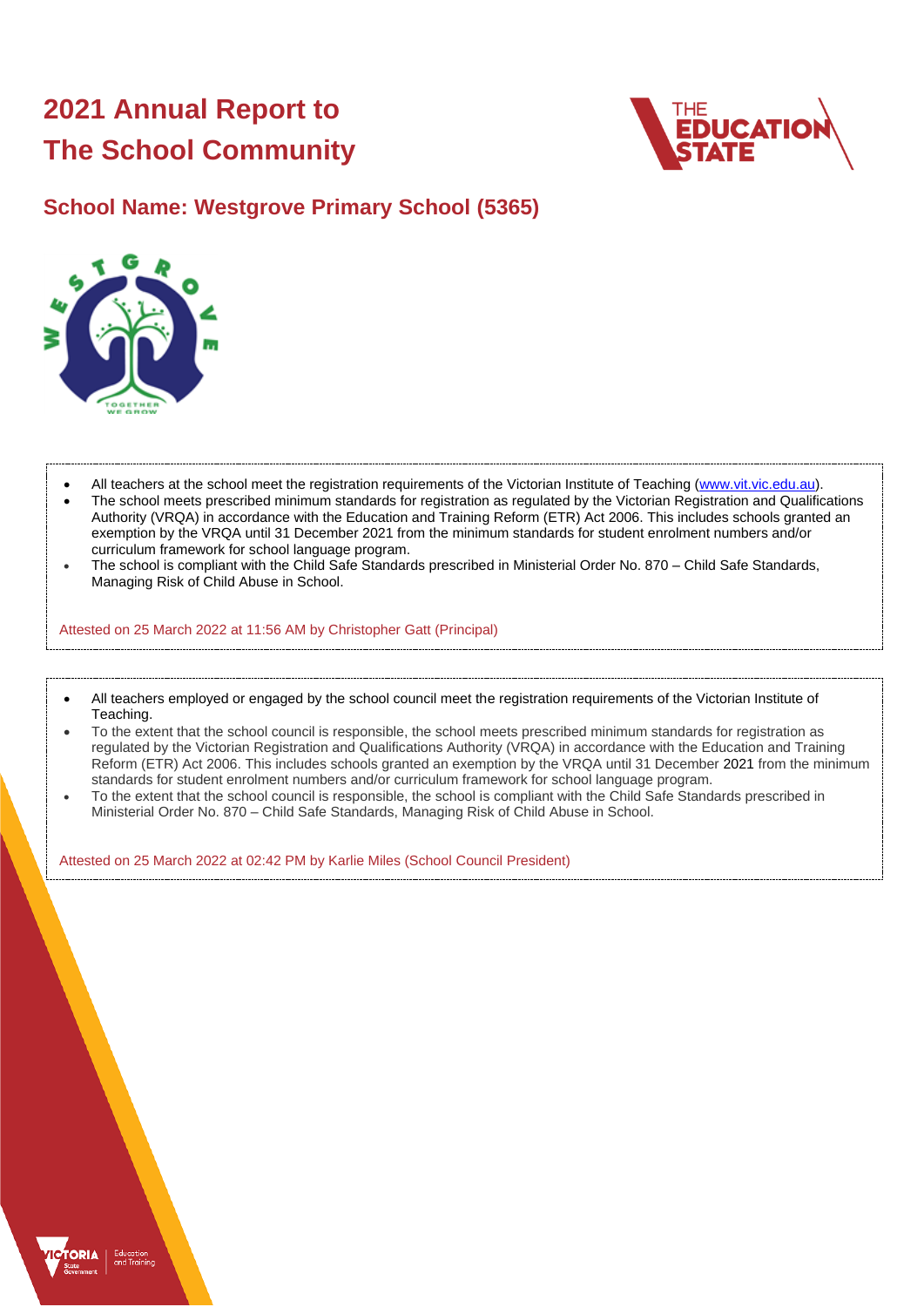

## How to read the Annual Report

### What does the *'About Our School'* commentary section of this report refer to?

The 'About our school' commentary provides a brief background on the school, an outline of the school's performance over the year and future directions.

The 'School Context' describes the school's vision, values and purpose. Details include the school's geographic location, size and structure, social characteristics, enrolment characteristics and special programs.

The 'Framework for Improving Student Outcomes (FISO)' section includes the improvement initiatives the school has selected and the progress they have made towards achieving them through the implementation of their School Strategic Plan and Annual Implementation Plan.

### What does the *'Performance Summary'* section of this report refer to?

The Performance Summary includes the following:

#### **School Profile**

- student enrolment information
- the school's 'Student Family Occupation and Education' category
- a summary of parent responses in the Parent Opinion Survey, shown against the statewide average for Primary schools
- school staff responses in the area of School Climate in the School Staff Survey, shown against the statewide average for Primary schools

#### **Achievement**

- English and Mathematics for Teacher Judgements against the curriculum
- English and Mathematics for National Literacy and Numeracy tests (NAPLAN).

#### **Engagement**

Student attendance at school

#### **Wellbeing**

Student responses to two areas in the Student Attitudes to School Survey:

- Sense of Connectedness
- Management of Bullying

Results are displayed for the latest year and the average of the last four years (where available). As NAPLAN tests were not conducted in 2020, the NAPLAN 4-year average is the average of 2018, 2019 and 2021 data in the 2021 Performance Summary.

### Considering COVID-19 when interpreting the Performance Summary

The Victorian community's experience of COVID-19, including remote and flexible learning, had a significant impact on normal school operations in 2020 and 2021. This impacted the conduct of assessments and surveys. Readers should be aware of this when interpreting the Performance Summary.

For example, in 2020 and 2021 school-based surveys ran under changed circumstances, and NAPLAN was not conducted in 2020. Absence and attendance data during this period may have been influenced by local processes and procedures adopted in response to remote and flexible learning.

Schools should keep this in mind when using this data for planning and evaluation purposes.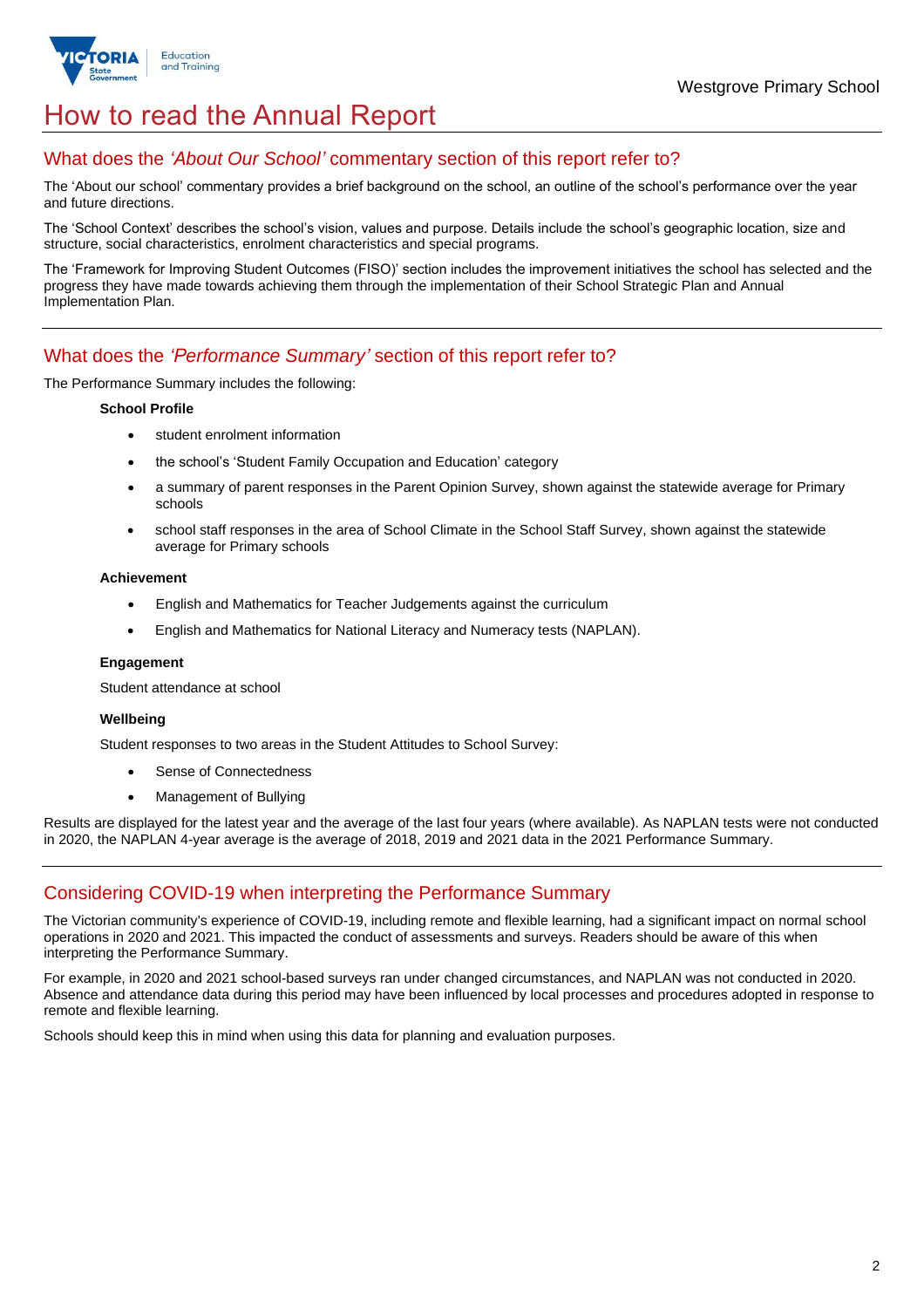

## How to read the Annual Report (continued)

#### What do *'Similar Schools'* refer to?

Similar Schools are a group of Victorian government schools with similar characteristics to the school.

This grouping of schools has been created by comparing each school's socio-economic background of students, the number of non-English speaking students and the school's size and location.

### What does *'NDP'* or '*NDA*' mean?

'NDP' refers to no data being published for privacy reasons or where there are insufficient underlying data. For example, very low numbers of participants or characteristics that may lead to identification will result in an 'NDP' label.

'NDA' refers to no data being available. Some schools have no data for particular measures due to low enrolments. There may be no students enrolled in some year levels, so school comparisons are not possible.

Note that new schools only have the latest year of data and no comparative data from previous years. The Department also recognises unique circumstances in Specialist, Select Entry, English Language, Community Schools and schools that changed school type recently, where school-to-school comparisons are not appropriate.

### What is the *'Victorian Curriculum'*?

The Victorian Curriculum F–10 sets out what every student should learn during his or her first eleven years of schooling. The curriculum is the common set of knowledge and skills required by students for life-long learning, social development and active and informed citizenship.

The Victorian Curriculum is assessed through teacher judgements of student achievement based on classroom learning.

The curriculum has been developed to ensure that school subjects and their achievement standards enable continuous learning for all students, including students with disabilities.

The 'Towards Foundation Level Victorian Curriculum' is integrated directly into the curriculum and is referred to as 'Levels A to D'.

'Levels A to D' may be used for students with disabilities or students who may have additional learning needs. These levels are not associated with any set age or year level that links chronological age to cognitive progress (i.e., there is no age expected standard of achievement for 'Levels A to D').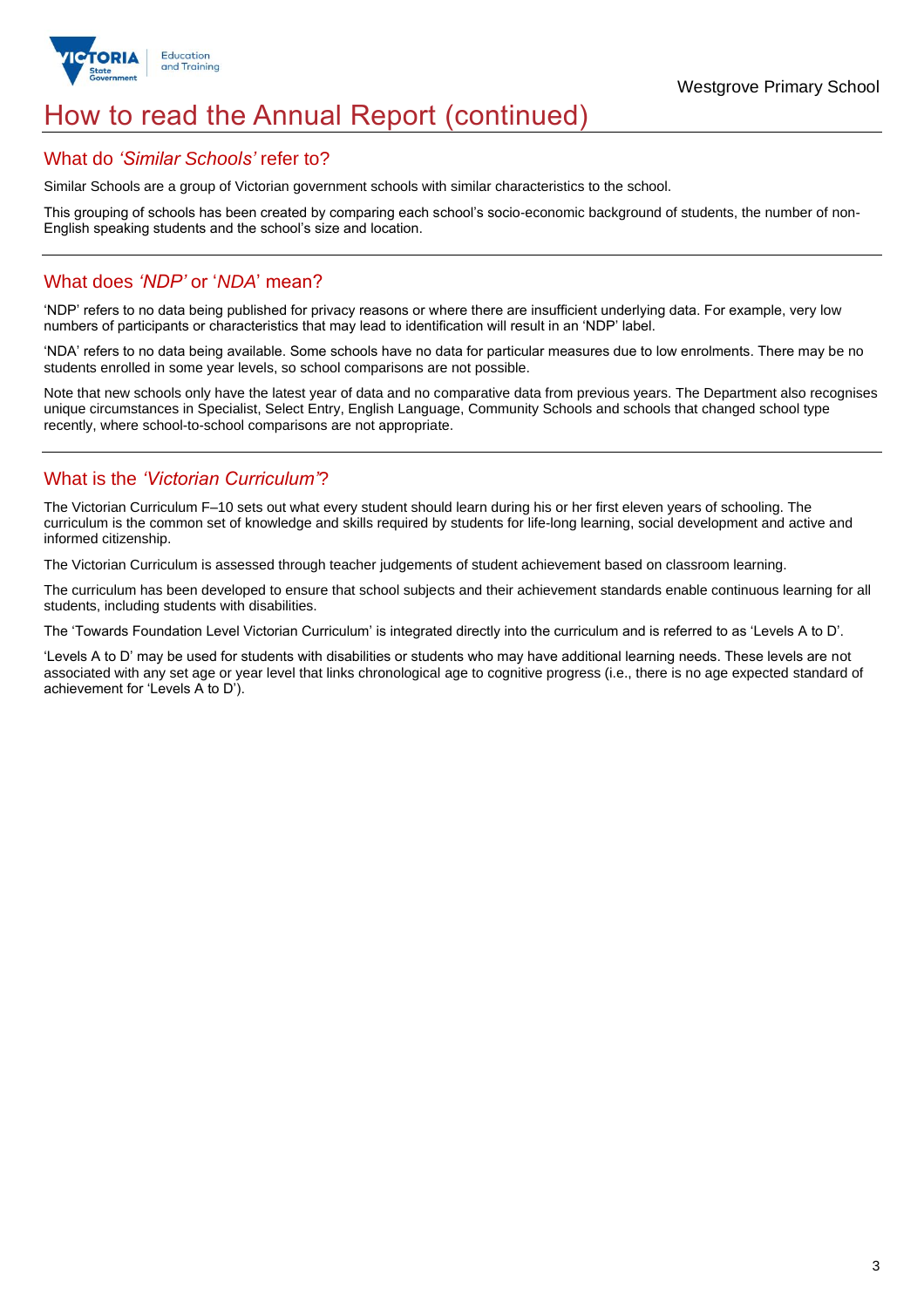

## **About Our School**

### School context

Westgrove Primary School is located in Werribee, in the western suburbs of Melbourne, Victoria. In 2021, the school had an enrolment of approximately 680 children. The staffing profile consisted of 65.46 FTE staff, which consisted of 46.6FTE teaching staff and 18.86FTE of educational support staff, with none being Aboriginal or Torres Strait Islander. It operated with 32 classes, comprising of eight Foundation/Year 1 classes, five Year 2, Year 3 and Year 4 classes, and nine Year 5/6 classes. Each band had an allocated leading teacher as their Instructional Leader or Learning Specialist. Specialist programs include PE, Visual Art, Performing Arts, Italian and STEM.

In 2021, the Student Family Occupation Index (SFO) was 0.6513 and the Student Family Occupation and Education Index (SFOE) was 0.5154. There has continued to be a decrease in the number of families identified as disadvantaged, however, the social and emotional supports needed for our students has not lessened. The number of students of an English as an Additional Language and Indigenous backgrounds continued to remain steady. The school continued to work tremendously hard to support all students to have access to the education they deserve.

The school vision is: Westgrove Primary School is a safe, inclusive and supportive community that empowers students with the tools to reach their individual potential.

Westgrove Primary School's guiding values are: Respect, Honesty, Empathy, Perseverance, Inclusivity, Resilience and Collaboration. These values define our behaviour and underpin all decision making. The school is committed to ensuring that we treat one another and the environment with respect, are honest in our endeavours and interactions, persevere to achieve our goals, demonstrate empathy for all members of our community, and at all times embrace inclusive practices. We continue to strive to develop a toolbox of strategies to help us become more resilient and we are collaborative in both our learning and decision making.

The school motto "Together We Grow" underpins the core aim of working together to build a purposeful learning community. This is supported heavily by three positive behaviour pillars: Be Safe, Be Respectful and Be a Learner, as well as our work with Berry St implementing their trauma informed education model and DET's Respectful Relationships program. Additionally, the school continued to engage a consultant to work on improving school culture, resiliency and staff welfare.

In 2021, the school continued to focus on improving academic achievement and are proud of our ability to continually improve our results. Professional Learning Communities within the school focused on improving teacher knowledge and trying new practices in reading to improve student learning whilst building teacher capacity. Some significant intervention programs were also in place to support Literacy outcomes. The Intervention programs focused on stretching those students who are working above level as well as supporting those students who are working below. This was enabled by 2.8FTE teachers working to support Years 2-6 and 8 teaching assistants working to support Year Prep/1. There was a robust academic program scaffolded by appropriate technology with many extra-curricular opportunities.

Westgrove Primary School is committed to improving student attendance rates and have strategies in place for tracking and the follow up of student absence. Class Dojo points are awarded to encourage positive learning behaviours. School attendance is monitored each month with awards being given at assembly. Westgroover Awards are presented weekly for those students showing the school values in the playground.

Students in the senior school participated in a leadership program aimed at developing their leadership skills, as well as developing student voice and giving the community an opportunity to have a voice about different aspects of the school. In Year 4 we had the Better Buddies program with the Preps, in Year 5 the Community Service Program and a Leadership Summit and in Year 6 there was a variety of school leadership roles and the school leaders attended the GRIP Leadership program.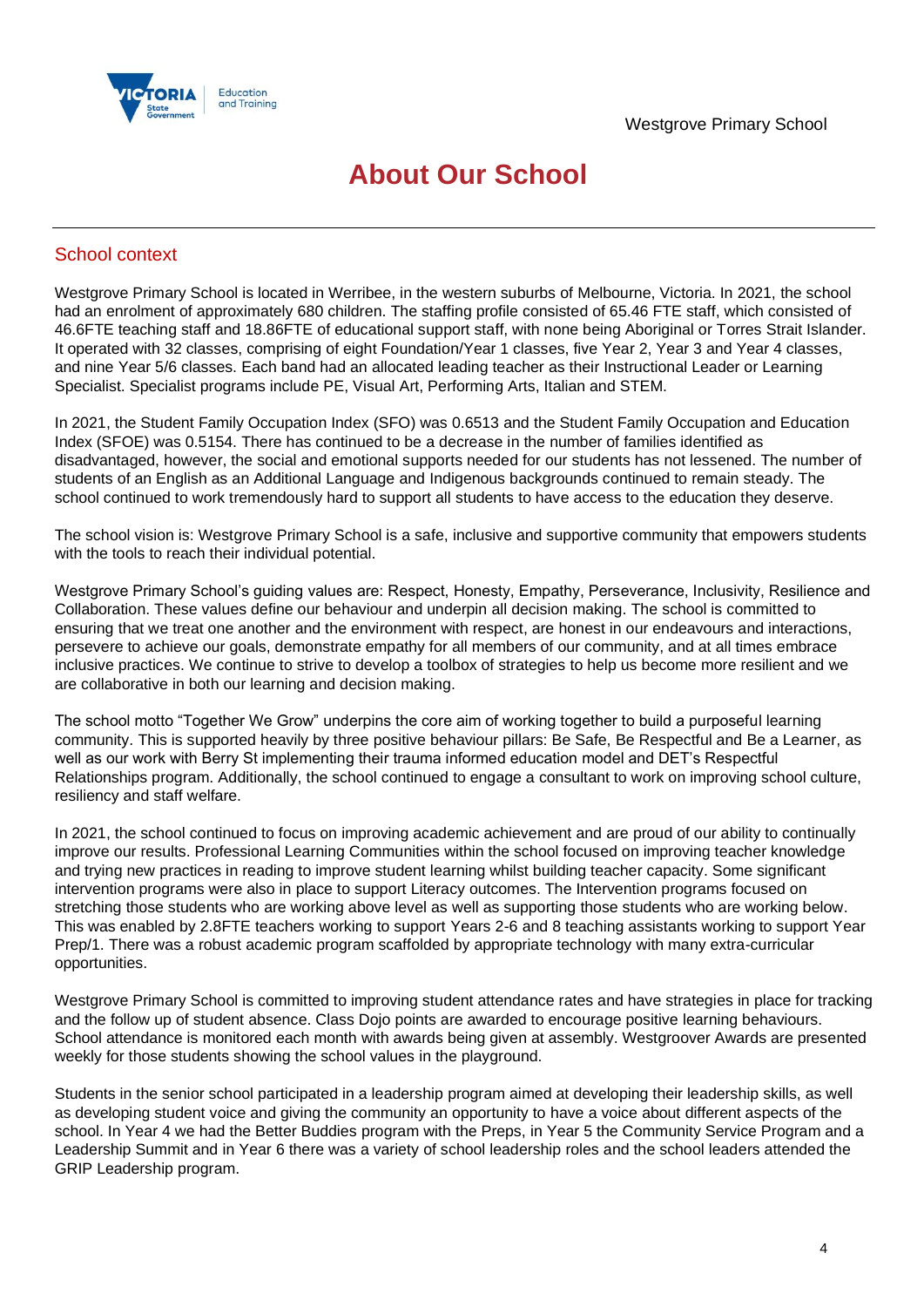

The school grounds have three designated play equipment areas, a synthetic sports area which encompasses an oval, soccer pitch, softball diamond and running track. It has an Indigenous garden, which includes a meeting place and a culturally significant sculpture. The school has a gymnasium, well-resourced library, daily canteen and well furbished classroom buildings with a designated professional learning and planning building for staff. Westgrove Primary School is in a joint use agreement with Paul Sadler Swimland for the pool on school grounds. The students regularly access swimming programs as do several local schools who hire the facility.

### Framework for Improving Student Outcomes (FISO)

In 2021, the school's Annual Implementation Plan (AIP) focused on the DET school priorities (learning, catch-up and extension, happy, active and healthy kids and connected schools) and the implementation of Key Improvement Strategies (KIS) related to the FISO dimensions of Building Practice Excellence and Curriculum Planning and Assessment. This included:

- embedding the practice of distributive leadership and collective responsibility.

- improving the consistency of literacy teaching practices across the school using Professional Learning Communities (PLCs) as a vehicle for adult professional learning and planning for differentiation.

- building teacher capacity to interrogate data and design teaching and learning strategies to teach at each student's point of learning.

However, some of the associated AIP actions and professional development plans were modified, paused and/or rolled out later than originally intended to suit remote and flexible learning. In 2021 the school progressed by:

- ensuring the consistency in implementation of PLC Inquiry Cycle across the school as they were led by learning specialists who were able to continue to apply and refine their learning from the PLC Initiative in 2020.

- ensuring there was a combination of professional learning, discussion, inquiry and experimentation throughout the PLC process to support teachers to progress at their own rate and for the work to continue as the school transitioned to and from remote and flexible learning.

- leaders working collaboratively with a consultant to build strong teams, a collaborative culture and collective efficacy within a team and across the school. This was evidenced in the School Staff Survey, which showed a significant increase in positive responses in the collective efficacy factor (59% in 2020 to 72% in 2021).

- narrowing the focus of the curriculum in Reading in order to improve practice and improve student outcomes. There was continued improvement in the way curriculum was delivered via WebEx throughout remote and flexible learning, with a combination of live class meetings, online resources, small group and individual meetings. Positive gains in student learning data showed clear evidence of impact, with additional evidence gathered through peer observation. - teaching teams beginning to intentionally plan formative assessments (e.g. continuums), ensuring teachers were clear on what evidence of learning would look like to drive the future learning goals for each student.

To support the implementation of these KIS the leadership team, which consisted of the Principal team, Instructional Leaders and PLC Leaders worked collaboratively to ensure consistency in practice occurred vertically across the school.

### Achievement

In 2021 the school continued to work on its strategic plan goal of maximising the learning and growth for each student, particularly in Reading. This was enabled through the work of the school's PLCs, where they were focused on using student data in Reading to build the capacity of teachers to meet their needs. The rigour in this work had PLCs see strong growth in their cohort reading data. The school met the following 12-month targets in 2021:

- 'decrease the percentage of students in Years 3 and 5 reading in the lower 2 NAPLAN bands to be equal or lower 2017 results and below that of the state', where 92% of student in both Year 3 and Year 5 were in the middle and top 2 NAPLAN bands.

- 'increase the percentage of Foundation to Year 6 students at and above the expected level in reading according to teacher judgments, to be equal or above that of similar schools', where the school now sits 2% above similar schools.

Students responded well during remote and flexible learning as the school adapted and innovated on the remote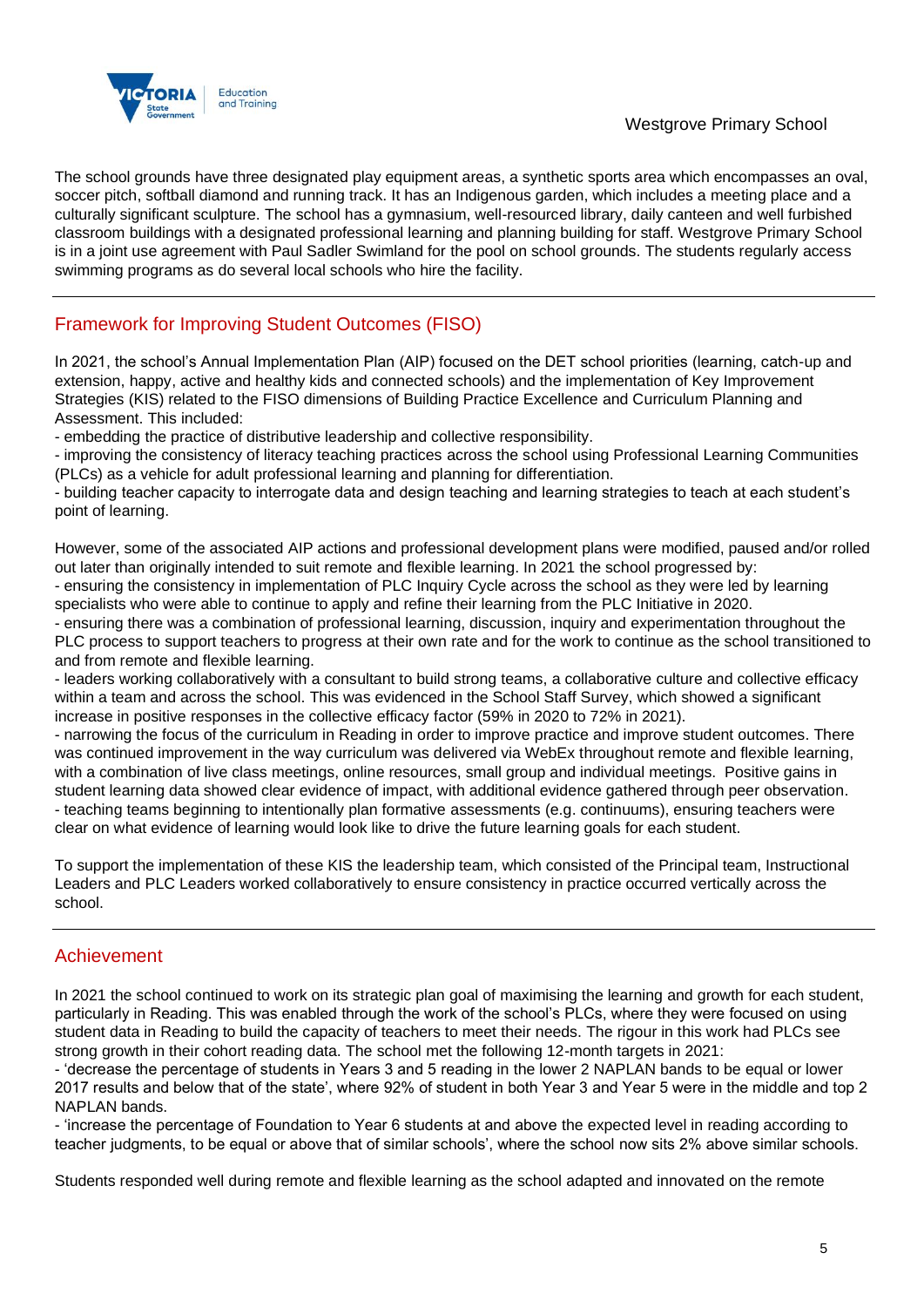

learning program offered previously, with targeted face-to-face lessons, supplemented with differentiated tasks and online groupings, conferencing and specific feedback provided to students in a timely and varied manner. Throughout this time, intervention and support programs continued to support students in developing both reading and number skills. This was supported from the student's perspective, where the 'Differentiated learning challenge' factor in the Attitude to School Survey data (AtoSS) increased from 86% in 2020 to 94% in 2021.

The Tutor Learning program was established in 2021, which focused on both Reading and Number. Tutors worked across the school and the program was adapted through remote and flexible learning. In 2022, the tutor program will continue to be refined to enable a larger cohort of students to access the program, which will further enhance student literacy and numeracy outcomes.

Students supported through the Program for Students with a Disability (PSD) all showed satisfactory progress in achieving their individual goals as identified in their ILPs. These students were supported throughout remote learning by modified timetables and learning programs, as well as 1:1 ES online meetings in addition to their online class sessions.

### Engagement

Westgrove Primary School students are engaged and connected to school and we are proud of the programs which support students in building resilience, perseverance and engagement.

Engagement measured by attendance shows that Westgrove Primary School students have a similar number of absences in comparison to similar and network schools. To positively engage students and families during remote and flexible learning the school held weekly online assemblies (cohort and whole school), 'Fun Friday' tasks and a variety of interactive activities. To address attendance concerns across the school during remote learning set protocols were established to monitor attendance, which included consistent follow up phone calls with families. The school worked tirelessly to support families, especially those that are disadvantaged to ensure they had access to learning materials and were linked to Compass, Class Dojo and WebEx. This also included providing additional welfare support and frequent access to hardcopy materials. The online platforms strengthened the home/ school relationship as it promoted stronger communication between all stakeholders as the school has noticed parents were communicating far more regularly.

When transitioning back to face-to-face learning, Westgrove Primary School prioritised student wellbeing and engagement. This included structuring lessons to include rich hands-on tasks, collaborative learning experiences, structured language experiences (Years P-2) and a Life Skills Program (Years 5/6) to enable students to reconnect and recalibrate back at school and to counteract the students use of technology during remote and flexible learning. The use of Class Dojo continued to maintain the relationships that were established between families and staff.

### **Wellbeing**

Health and wellbeing supports were prioritised for staff, students and their families at Westgrove Primary School in 2021.

Throughout remote and flexible learning the school prioritised daily check ins with students, which focused on Wellbeing. In planning, the school and staff ensured it was responsive to feedback and ensured the workload for families was manageable. This was effective as teachers were highly aware of each individual child's family circumstance. The principal team checked in with staff regularly and leaders monitored staff within their teams through frequent wellbeing check ins. When returning to face-to-face teaching, the school had a consistent wellbeing focus which revisited the school's pillars (Be a Learner, Be Respectful, Be Safe). This included consistent morning circles, building social connections and communication skills, re-teaching expected behaviours and sustaining the home/school communication.

The school continued to make progress in student wellbeing, parent satisfaction and staff satisfaction, and was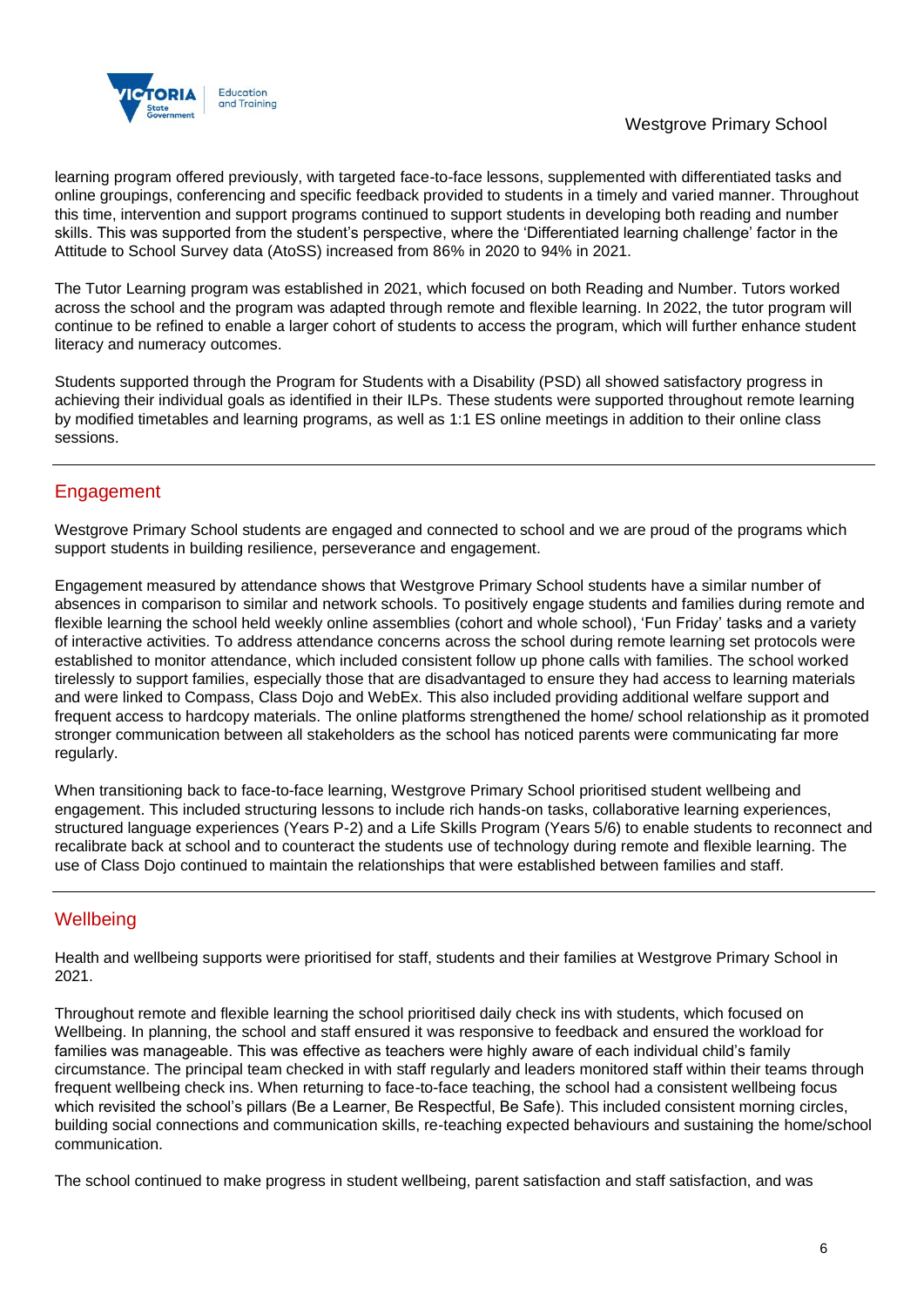Westgrove Primary School



reflected in the various surveys conducted throughout the year. For example:

- Attitudes to School Survey (AtoSS): There was a significant increase in the 'school connectedness' factor, in students from Years 4-6 from 80% in 2019 to 88% in 2021.

- Parent Opinion Survey: From a parent perspective, student connectedness factor rated highly, with 89% positive responses. This is consistent with 2020 data and in line with similar schools and the state.

- Staff Opinion Survey: The overall positive endorsement of the School Climate module increased from 66% in 2020 to 76% in 2021. This module includes the following factors (targets within the School Strategic Plan) - teacher collaboration, staff trust in colleagues, shielding and buffering, trust in students and parents.

Engagement and Wellbeing continues to be a focus, therefore in 2022 the school will:

- Strengthen the school's attendance monitoring practices.

- Implement student management protocols with more fidelity, paying particular attention to processes and protocols with the majors and minors, during which student and parent voice will be invited and encouraged.

- Facilitate the use of the Zones of Regulation in the classroom.

- Continue to implement the Berry Street Education Model and the Rights, Resilience and Respectful Relationships agenda.

### Finance performance and position

Westgrove Primary School maintained a very sound financial position throughout 2021 and continued to spend its funding on student programs, staffing, furniture and equipment.

The Strategic Plan and the 2021 Annual Implementation Plan provided the framework for school council allocation of funds to support school programs and priorities.

Specific areas in which funds were spent include:

- providing teaching staff with additional non-face to face time to support them meeting the needs of our students.
- investing in staff and student wellbeing to provide additional support (including welfare support) during lockdowns.
- purchasing replacement tables and lockers for a variety of learning spaces.
- additional maintenance projects carried out around the school to improve facilities and grounds.

Some of the school's financial commitments and transactions for 2021 included:

- Swimland Holding account (capital reserve for pool works) held \$87,356, which is part of our Joint Use Agreement with Paul Sadler Swimland.

- \$210,000 of the schools Equity cash allocation was paid back into salaries. This supported our intervention programs and the extra session of non-face to face teaching time to support teachers with peer observations.

- utilising the school's Equity and Tutor Learning Initiative Funding for staffing.
- lease agreements for iPads, laptops and photocopiers (these were extended for 2022).
- Wyndham Principal Network funds being transferred to Tarneit Rise Primary School.

The school is managing a financial deficit in its credit funding to ensure the quality of student learning programs are maintained while the school reduces in enrolments.

The School Council of Westgrove Primary School testifies that all funds received have been expended or committed to subsequent years to support the achievement of educational outcomes for students at the school.

### **For more detailed information regarding our school please visit our website at [http://www.westgrps.vic.edu.au](http://www.westgrps.vic.edu.au/)**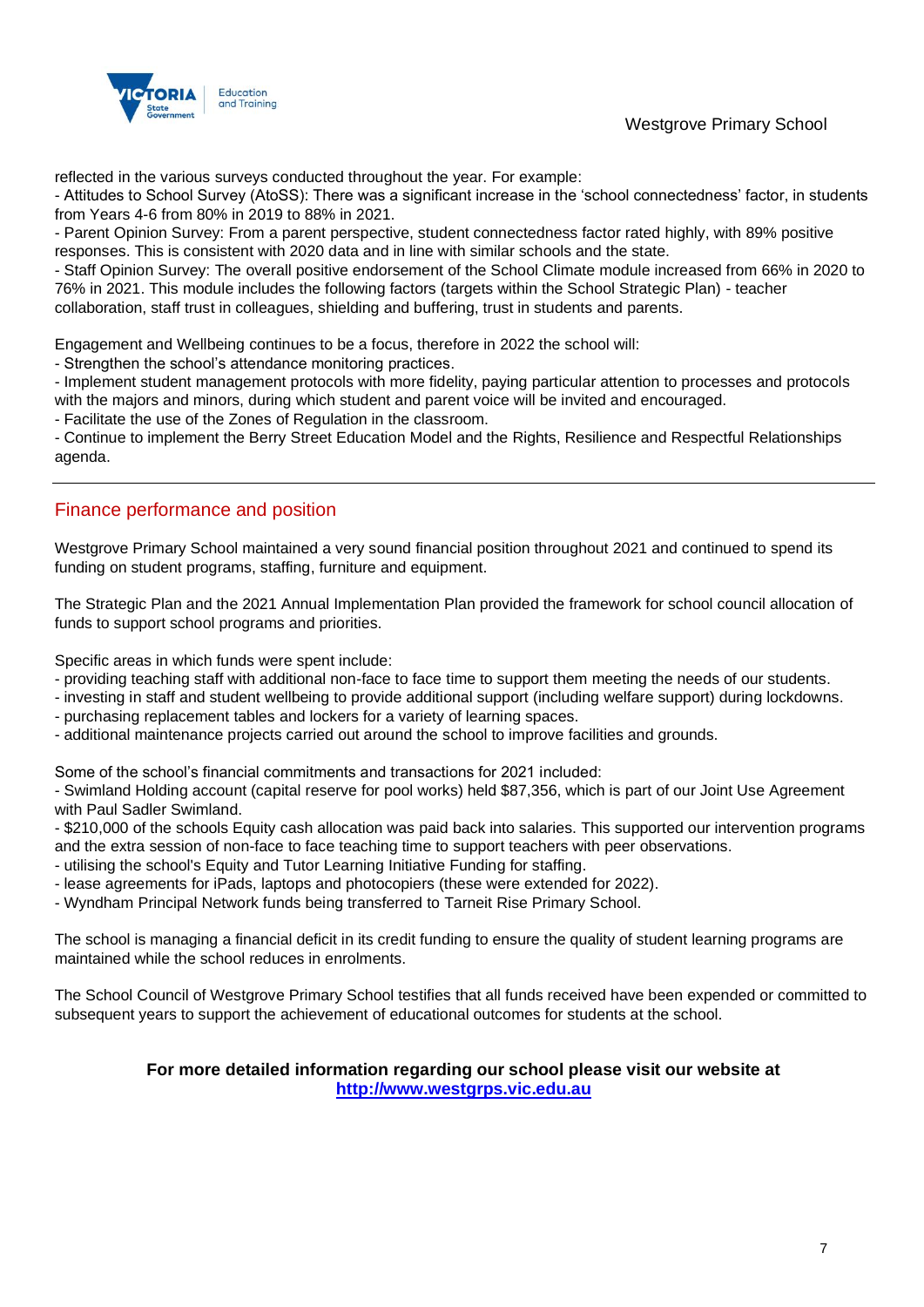

# **Performance Summary**

The Performance Summary for government schools provides an overview of how this school is contributing to the objectives of the Education State and how it compares to other Victorian government schools.

All schools work in partnership with their school community to improve outcomes for children and young people. Sharing this information with parents and the wider school community helps to support community engagement in student learning, a key priority of the Framework for Improving Student Outcomes.

Refer to the 'How to read the Annual Report' section for help on how to interpret this report.

### SCHOOL PROFILE

#### **Enrolment Profile**

A total of 688 students were enrolled at this school in 2021, 338 female and 350 male.

39 percent of students had English as an additional language and 3 percent were Aboriginal or Torres Strait Islander.

#### **Overall Socio-Economic Profile**

The overall school's socio-economic profile is based on the school's Student Family Occupation and Education index (SFOE).

SFOE is a measure of socio-educational disadvantage of a school, based on educational and employment characteristics of the parents/carers of students enrolled at the school. Possible SFOE band values are: Low, Low-Medium, Medium and High. A 'Low' band represents a low level of socio-educational disadvantage, a 'High' band represents a high level of socio-educational disadvantage.

This school's SFOE band value is: High

#### **Parent Satisfaction Summary**

The percent endorsement by parents on their school satisfaction level, as reported in the annual Parent Opinion Survey.

Percent endorsement indicates the percent of positive responses (agree or strongly agree) from parents who responded to the survey.



#### **School Staff Survey**

The percent endorsement by staff on School Climate, as reported in the annual School Staff Survey.

Percent endorsement indicates the percent of positive responses (agree or strongly agree) from staff who responded to the survey.

Data is suppressed for schools with three or less respondents to the survey for confidentiality reasons.

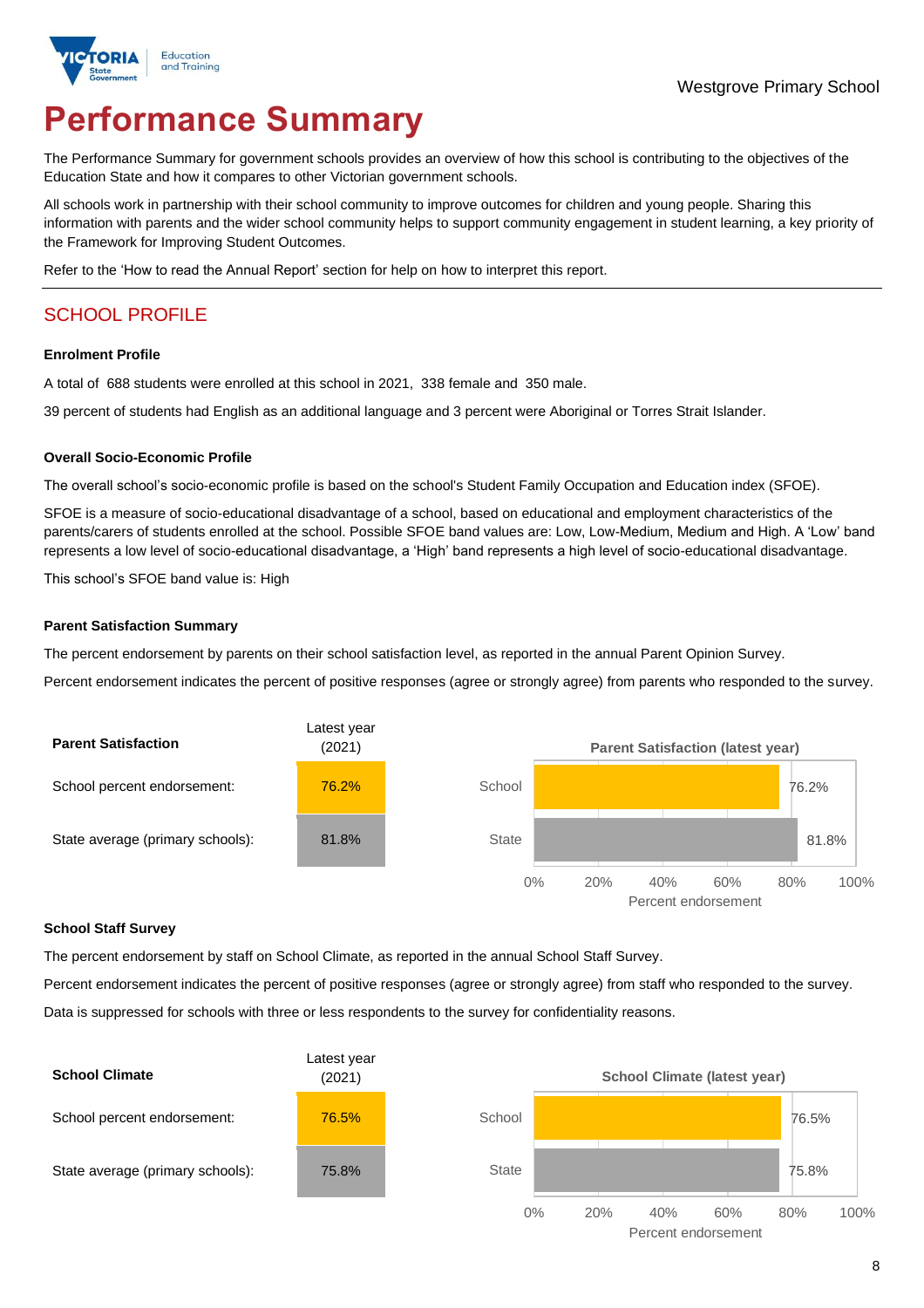

### ACHIEVEMENT

*Key: 'Similar Schools' are a group of Victorian government schools that are like this school, taking into account the school's socioeconomic background of students, the number of non-English speaking students and the size and location of the school.*

#### **Teacher Judgement of student achievement**

Percentage of students working at or above age expected standards in English and Mathematics.



Percent students at or above age expected level

| <b>Mathematics</b><br>Years Prep to 6                             | Latest year<br>(2021) |
|-------------------------------------------------------------------|-----------------------|
| School percent of students at or above age<br>expected standards: | 75.8%                 |
| Similar Schools average:                                          | 76.2%                 |
| State average:                                                    | 84.9%                 |

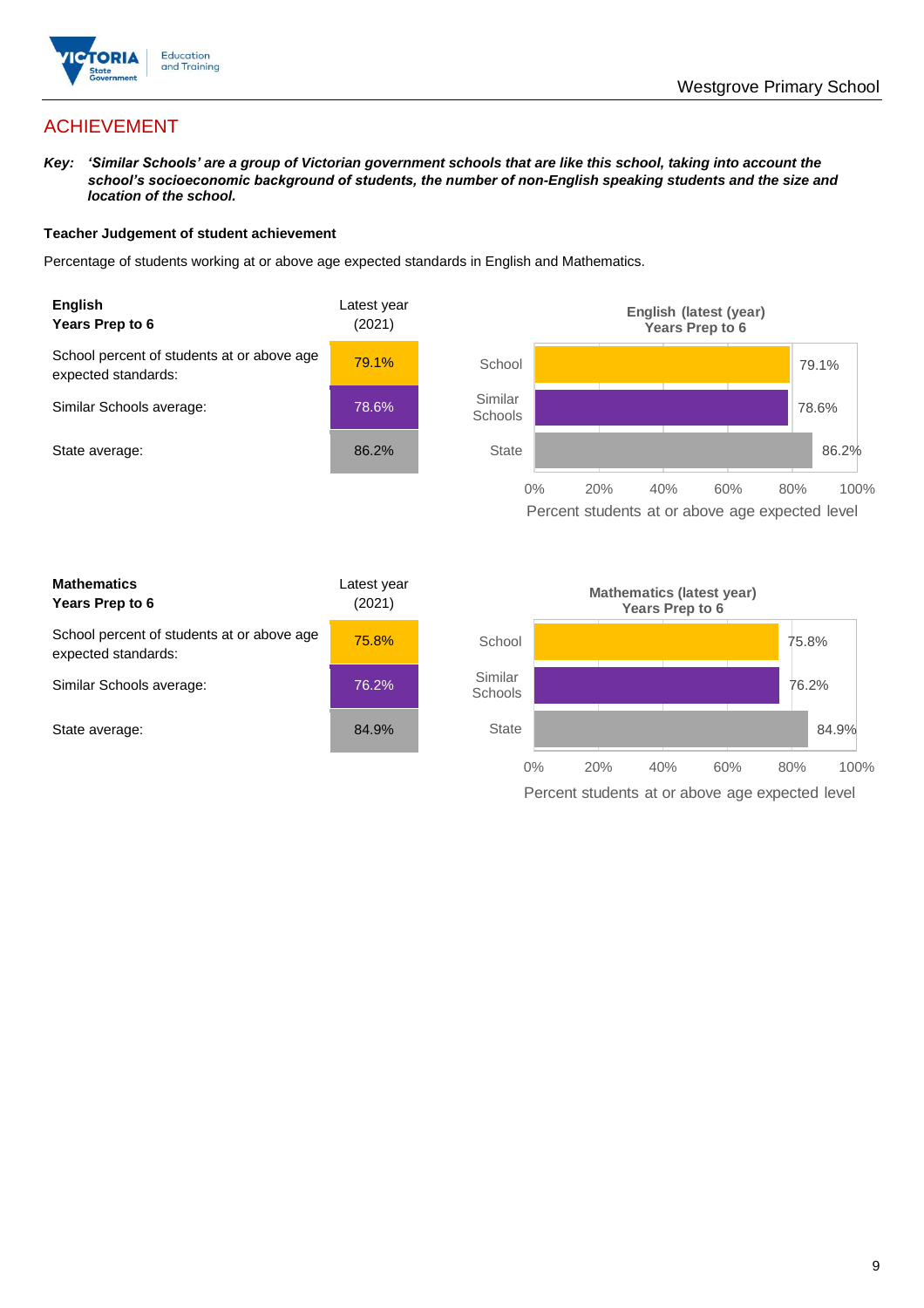

### ACHIEVEMENT (continued)

*Key: 'Similar Schools' are a group of Victorian government schools that are like this school, taking into account the school's socioeconomic background of students, the number of non-English speaking students and the size and location of the school.*

#### **NAPLAN**

Percentage of students in the top three bands of testing in NAPLAN.

Note: NAPLAN tests were not conducted in 2020, hence the 4-year average is the average of 2018, 2019 and 2021 data.

| Reading<br>Year <sub>3</sub>                      | Latest year<br>(2021) | 4-year<br>average |                    | <b>NAPLAN Reading (latest year)</b><br>Year <sub>3</sub>                   |
|---------------------------------------------------|-----------------------|-------------------|--------------------|----------------------------------------------------------------------------|
| School percent of students in<br>top three bands: | 85.2%                 | 79.7%             | School             | 85.2%                                                                      |
| Similar Schools average:                          | 70.5%                 | 69.5%             | Similar<br>Schools | 70.5%                                                                      |
| State average:                                    | 76.9%                 | 76.5%             | <b>State</b>       | 76.9%                                                                      |
|                                                   |                       |                   | $0\%$              | 60%<br>100%<br>20%<br>40%<br>80%<br>Percent of students in top three bands |
| Reading<br>Year <sub>5</sub>                      | Latest year<br>(2021) | 4-year<br>average |                    | <b>NAPLAN Reading (latest year)</b><br>Year 5                              |
| School percent of students in<br>top three bands: | 66.7%                 | 60.6%             | School             | 66.7%                                                                      |
| Similar Schools average:                          | 60.5%                 | 57.2%             | Similar<br>Schools | 60.5%                                                                      |
| State average:                                    | 70.4%                 | 67.7%             | <b>State</b>       | 70.4%                                                                      |
|                                                   |                       |                   | $0\%$              | 20%<br>40%<br>60%<br>80%<br>100%<br>Percent of students in top three bands |
| <b>Numeracy</b><br>Year <sub>3</sub>              | Latest year<br>(2021) | 4-year<br>average |                    | <b>NAPLAN Numeracy (latest year)</b><br>Year <sub>3</sub>                  |
| School percent of students in<br>top three bands: | 69.8%                 | 67.5%             | School             | 69.8%                                                                      |
| Similar Schools average:                          | 53.3%                 | 57.1%             | Similar            |                                                                            |
|                                                   |                       |                   | Schools            | 53.3%                                                                      |
| State average:                                    | 67.6%                 | 69.1%             | <b>State</b>       | 67.6%                                                                      |
|                                                   |                       |                   | $0\%$              | 20%<br>40%<br>60%<br>80%<br>100%<br>Percent of students in top three bands |
| <b>Numeracy</b><br>Year 5                         | Latest year<br>(2021) | 4-year<br>average |                    | <b>NAPLAN Numeracy (latest year)</b><br>Year 5                             |
| School percent of students in<br>top three bands: | 57.8%                 | 51.5%             | School             | 57.8%                                                                      |
| Similar Schools average:                          | 49.3%                 | 48.5%             | Similar<br>Schools | 49.3%                                                                      |
| State average:                                    | 61.6%                 | 60.0%             | State              | 61.6%                                                                      |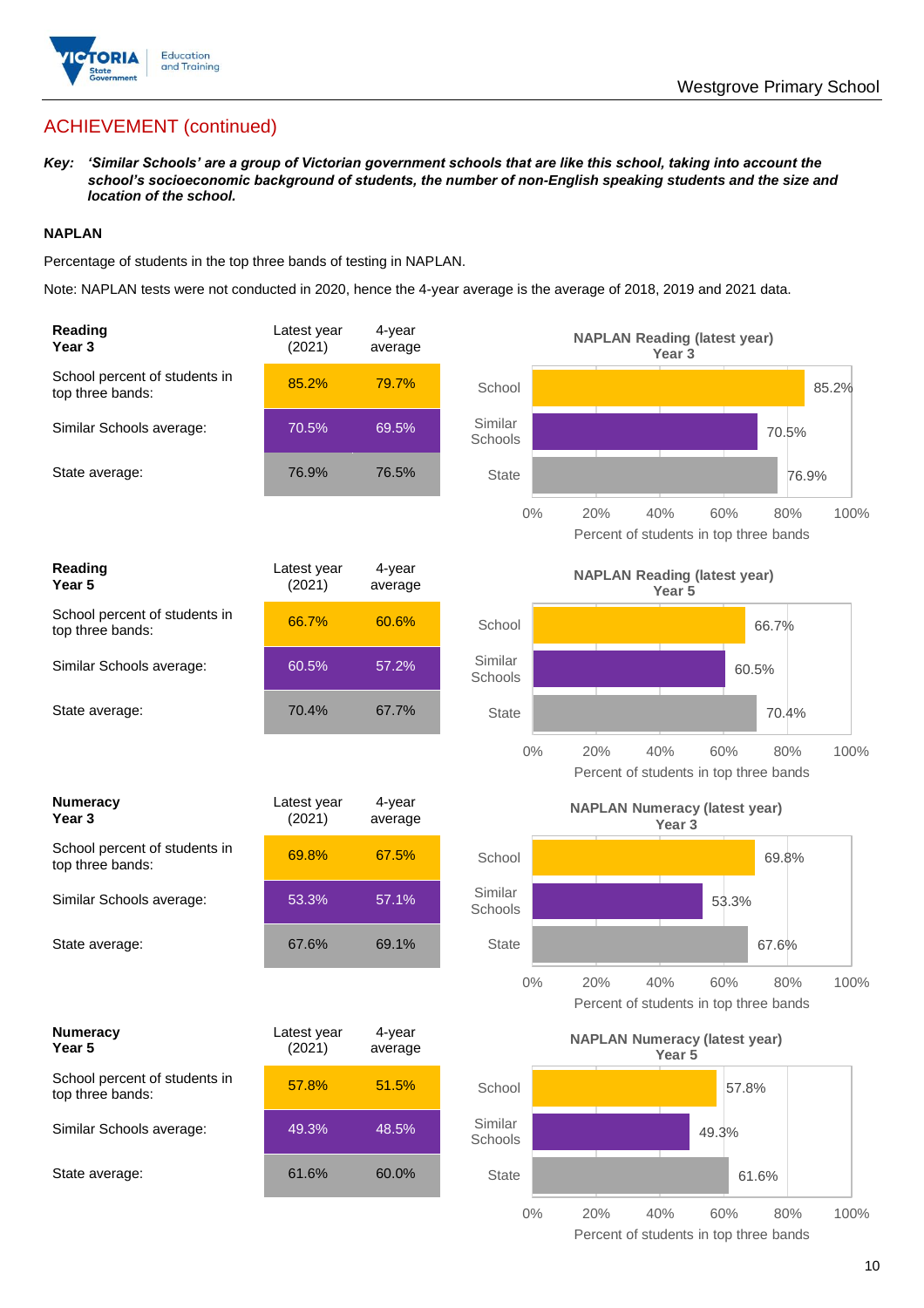

### ACHIEVEMENT (continued)

#### **NAPLAN Learning Gain**

NAPLAN learning gain is determined by comparing a student's current year result relative to the results of all 'similar' Victorian students (i.e., students in all sectors in the same year level who had the same score two years prior). If the current year result is in the top 25 percent, their gain level is categorised as 'High'; middle 50 percent is 'Medium'; bottom 25 percent is 'Low'.

#### **Learning Gain Year 3 (2019) to Year 5 (2021)**



Westgrove Primary School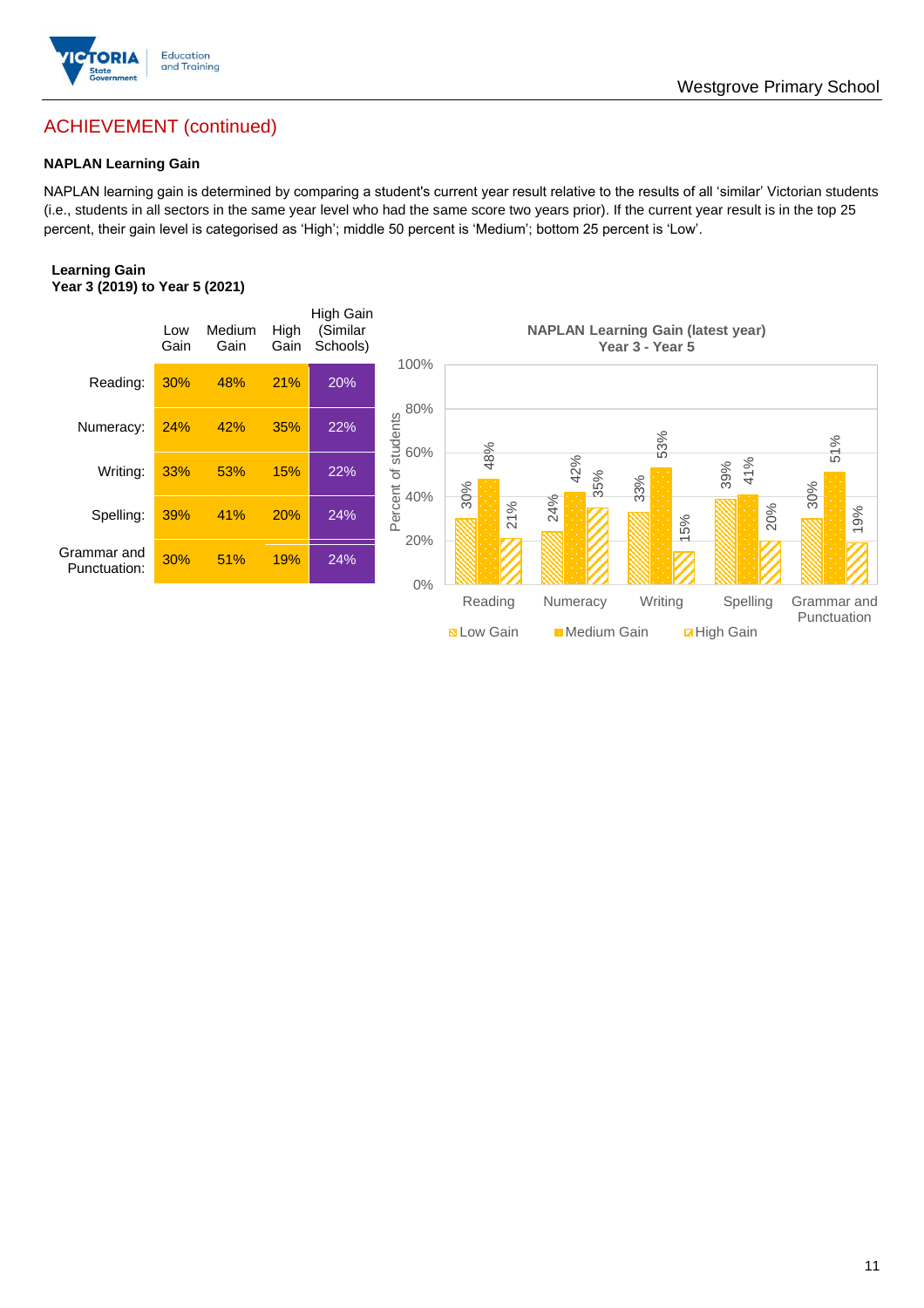

### ENGAGEMENT

*Key: 'Similar Schools' are a group of Victorian government schools that are like this school, taking into account the school's socioeconomic background of students, the number of non-English speaking students and the size and location of the school.*

#### **Average Number of Student Absence Days**

Absence from school can impact on students' learning. Common reasons for non-attendance include illness and extended family holidays. Absence and attendance data in 2020 and 2021 may have been influenced by COVID-19.



#### **Attendance Rate (latest year)**

|                                             | Prep | Year 1 | Year 2 | Year 3 | Year 4 | Year 5 | Year 6 |
|---------------------------------------------|------|--------|--------|--------|--------|--------|--------|
| Attendance Rate by year level<br>$(2021)$ : | 87%  | 90%    | 90%    | 88%    | 89%    | 93%    | 90%    |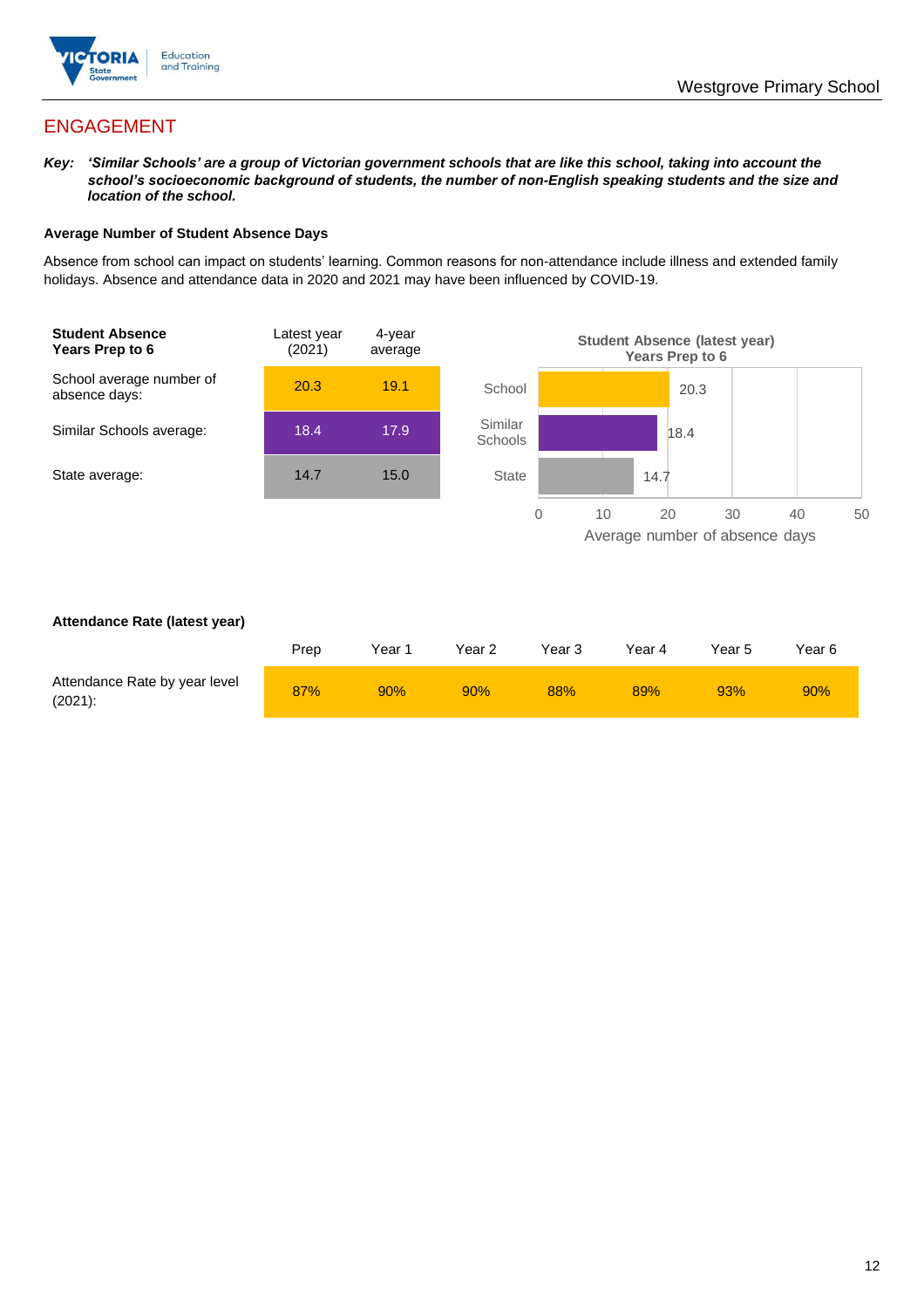

### **WELLBEING**

*Key: 'Similar Schools' are a group of Victorian government schools that are like this school, taking into account the school's socioeconomic background of students, the number of non-English speaking students and the size and location of the school.*

#### **Student Attitudes to School – Sense of Connectedness**

The percent endorsement on Sense of Connectedness factor, as reported in the Attitudes to School Survey completed annually by Victorian government school students, indicates the percent of positive responses (agree or strongly agree).



*Due to lower participation rates, differences in the timing of the survey/length of survey period and the general impact of Covid19 across 2020 and 2021, data are often not comparable with previous years or within similar school groups. Care should be taken when interpreting these results.*



#### **Student Attitudes to School – Management of Bullying**

The percent endorsement on Management of Bullying factor, as reported in the Attitudes to School Survey completed annually by Victorian government school students, indicates the percent of positive responses (agree or strongly agree).

| <b>Management of Bullying</b><br>Years 4 to 6 | Latest year<br>(2021) | 4-year<br>average |  |
|-----------------------------------------------|-----------------------|-------------------|--|
| School percent endorsement:                   | 86.0%                 | 79.6%             |  |
| Similar Schools average:                      | 76.7%                 | 79.0%             |  |
| State average:                                | 78.4%                 | 79.7%             |  |

*Due to lower participation rates, differences in the timing of the survey/length of survey period and the general impact of Covid19 across 2020 and 2021, data are often not comparable with previous years or within similar school groups. Care should be taken when interpreting these results.*

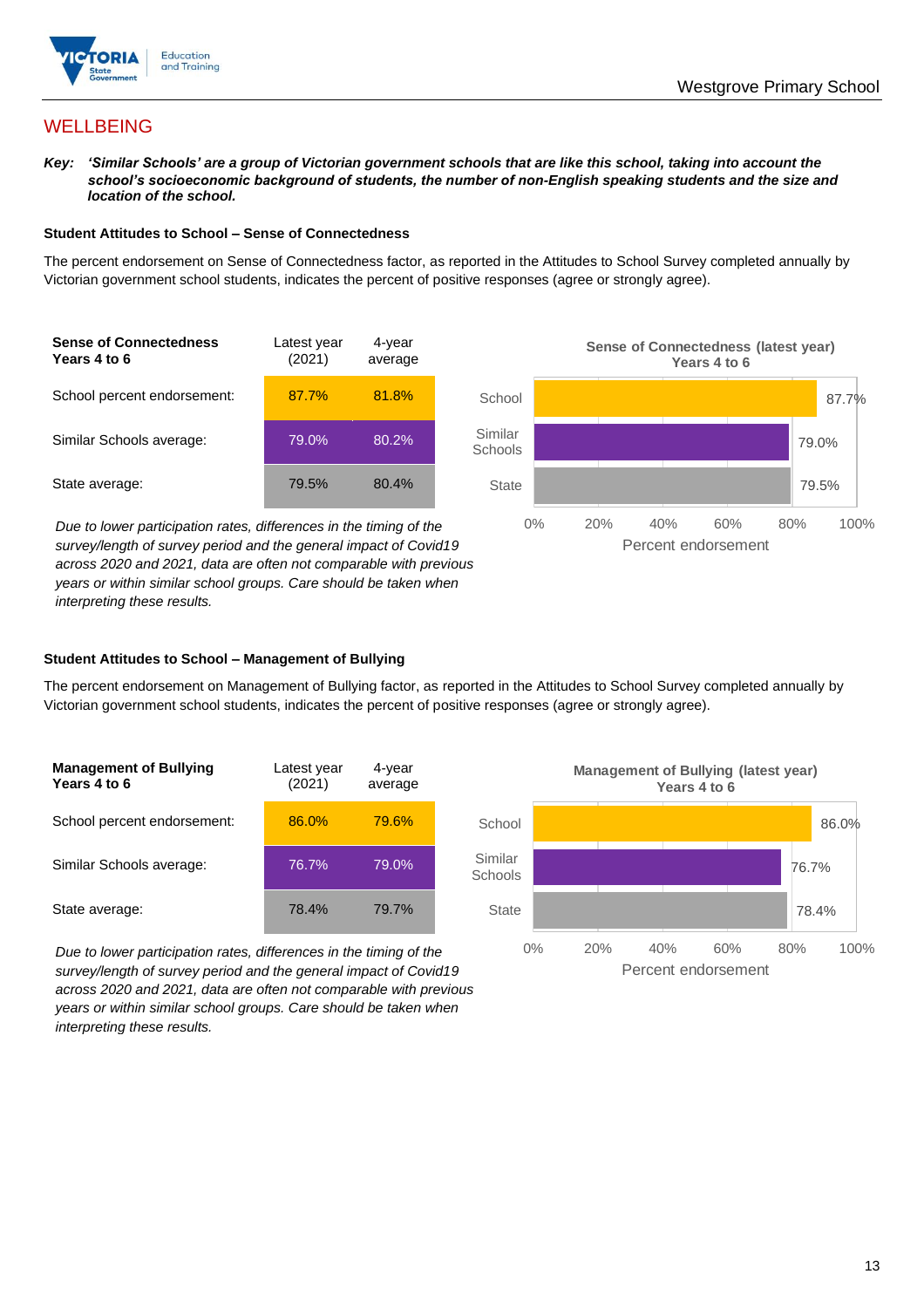

# **Financial Performance and Position**

FINANCIAL PERFORMANCE - OPERATING STATEMENT SUMMARY FOR THE YEAR ENDING 31 DECEMBER, 2021

| <b>Revenue</b>                  | <b>Actual</b> |
|---------------------------------|---------------|
| <b>Student Resource Package</b> | \$7,147,837   |
| Government Provided DET Grants  | \$800,610     |
| Government Grants Commonwealth  | \$0           |
| <b>Government Grants State</b>  | \$6,400       |
| <b>Revenue Other</b>            | \$70,152      |
| <b>Locally Raised Funds</b>     | \$385,114     |
| <b>Capital Grants</b>           | \$0           |
| <b>Total Operating Revenue</b>  | \$8,410,113   |

| Equity $1$                                          | <b>Actual</b> |
|-----------------------------------------------------|---------------|
| Equity (Social Disadvantage)                        | \$882,187     |
| Equity (Catch Up)                                   | \$0           |
| <b>Transition Funding</b>                           | \$0           |
| Equity (Social Disadvantage - Extraordinary Growth) | \$0           |
| <b>Equity Total</b>                                 | \$882,187     |

| <b>Expenditure</b>                    | <b>Actual</b> |
|---------------------------------------|---------------|
| Student Resource Package <sup>2</sup> | \$7,047,251   |
| Adjustments                           | \$0           |
| <b>Books &amp; Publications</b>       | \$3,323       |
| Camps/Excursions/Activities           | \$58,839      |
| <b>Communication Costs</b>            | \$3,793       |
| Consumables                           | \$62,573      |
| Miscellaneous Expense <sup>3</sup>    | \$97,305      |
| <b>Professional Development</b>       | \$10,507      |
| Equipment/Maintenance/Hire            | \$152,909     |
| <b>Property Services</b>              | \$109,482     |
| Salaries & Allowances <sup>4</sup>    | \$14,989      |
| <b>Support Services</b>               | \$383,695     |
| Trading & Fundraising                 | \$91,470      |
| Motor Vehicle Expenses                | \$0           |
| Travel & Subsistence                  | \$0           |
| <b>Utilities</b>                      | \$111,243     |
| <b>Total Operating Expenditure</b>    | \$8,147,377   |
| <b>Net Operating Surplus/-Deficit</b> | \$262,736     |
| <b>Asset Acquisitions</b>             | \$16,500      |

(1) The equity funding reported above is a subset of the overall revenue reported by the school.

(2) Student Resource Package Expenditure figures are as of 24 Feb 2022 and are subject to change during the reconciliation process.

(3) Miscellaneous Expenses include bank charges, administration expenses, insurance and taxation charges.

(4) Salaries and Allowances refers to school-level payroll.